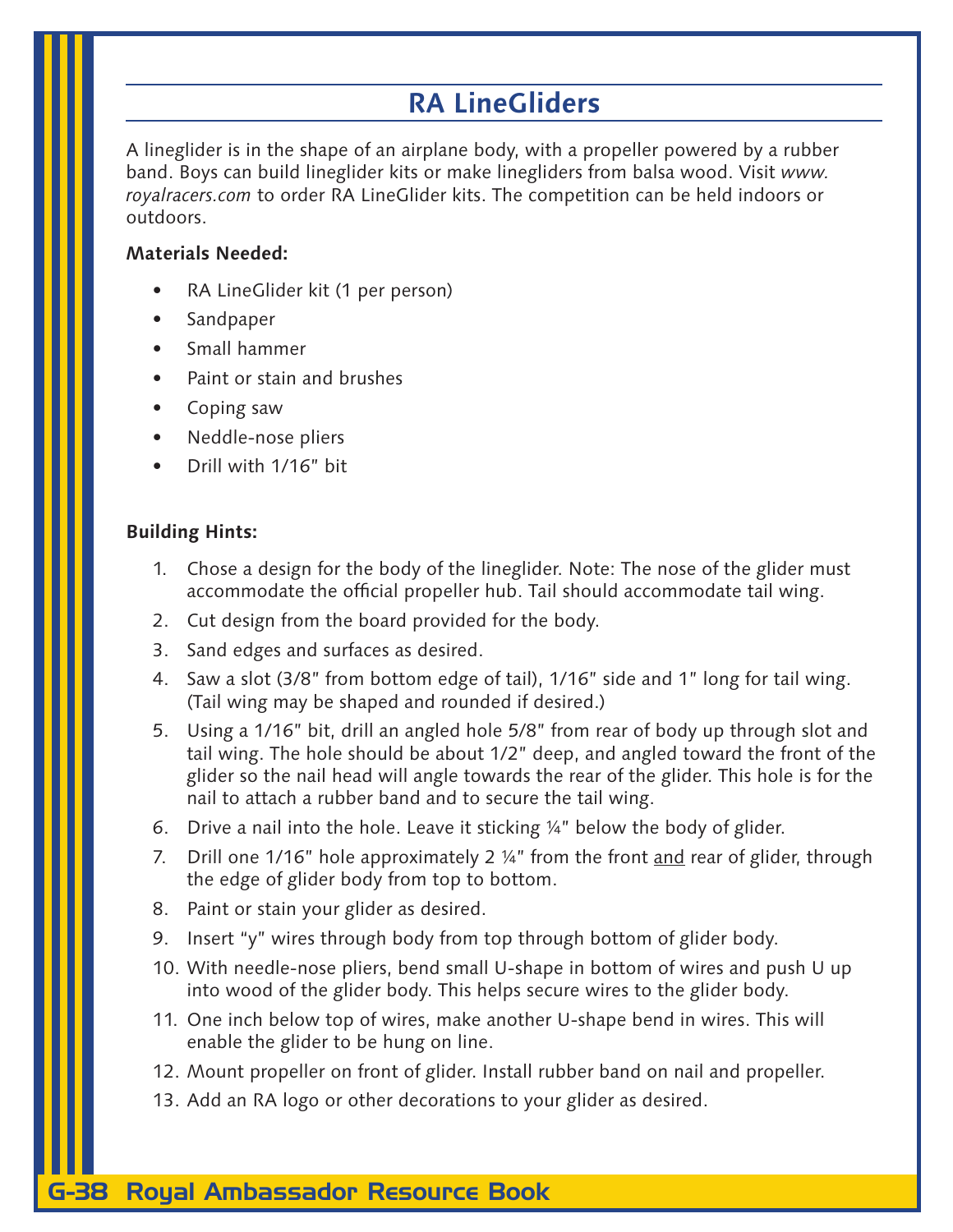## **RA LineGlider Specifications:**

- Note: Only the official propeller and the official rubber band supplied with the kit can be used in competition.
- Width, Length, and Height Limits None. Excessive height might necessitate using longer wires to hang the glider on the line.
- Weight  $-$  <sup>34</sup> ounce minimum. Note: very light RA LineGliders have occasionally found the torque so great that the glider will flip over and fall off. You can correct this problem by bending the wire in a circle to clasp the line.
- Details Paint, additional wood, plastic and strings may be added for decorations and design.
- Attachments No device may be used for propulsion, except the official propeller and rubber band in the RA LineGlider kit.
- Official Rubber Bands (92-120) Additional rubber bands may be ordered from *www.royalracers.com*.

**Awards:** RAs who build and race an RA LineGlider are eligible to receive an RA LineGlider patch for the first year. Additional years of building and racing earn the RA a dated chevron for his participation.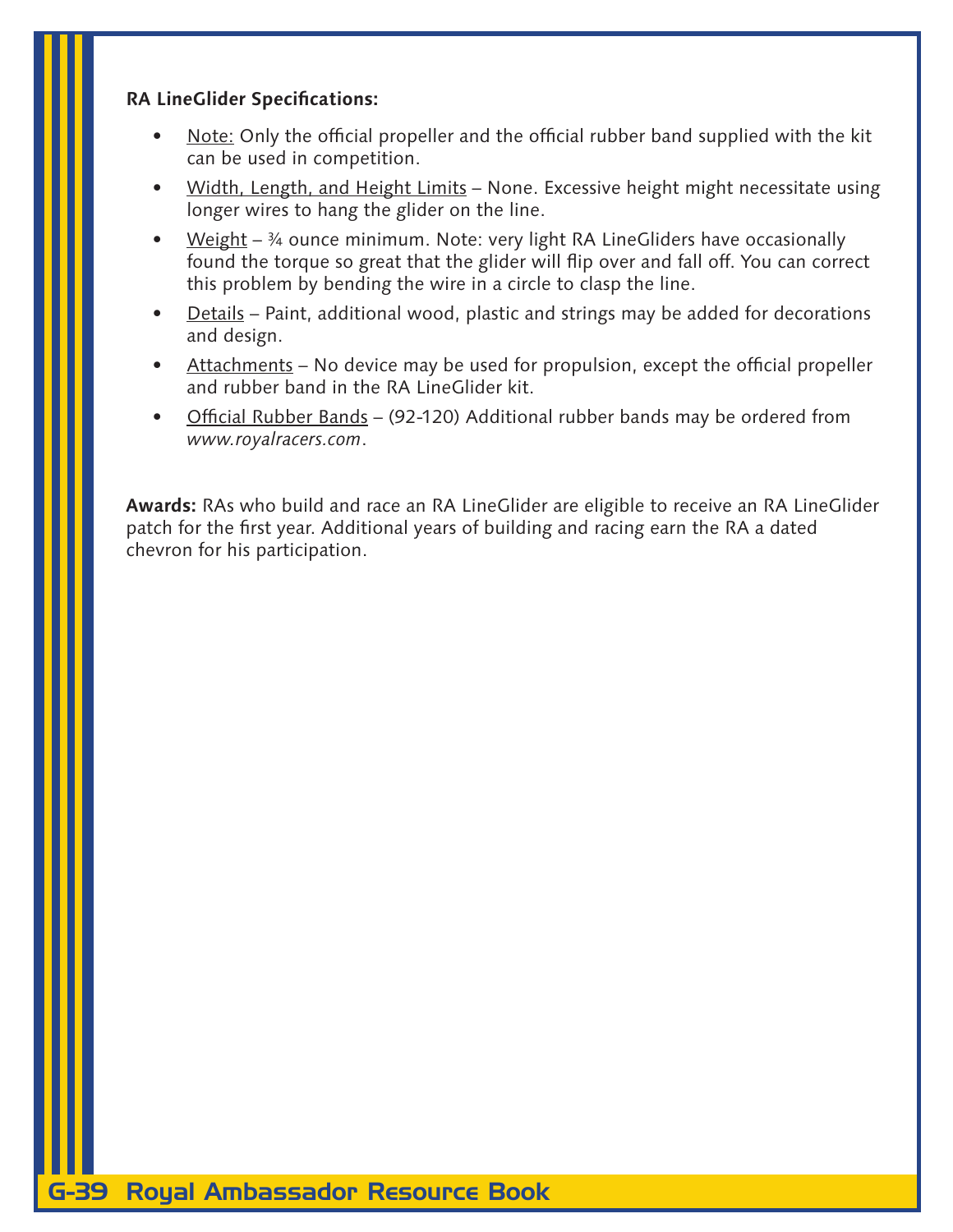# **RA LineGliders**

## **Leader's Information**

Contact your state RA leader to get a copy of the race rules for your state. Pattern your race event similar to this so that your boys and leaders will be familiar with the race procedures.

### **Race Course Materials:**

- 100 feet of mono-filament line (50# test or greater)
- Two tree, poles, building, walls, 2- x 4-inch bracket or something to tie lines to
- Tape measures and level
- Starting line mark on lines
- Finish line mark on lines

## **Race Materials:**

- Whistle
- 3- x 5-inch cards (1 per participant)
- Pencils or pens
- Stopwatch(es) (if racing by time)
- Plumb line

**Outdoor Course:** Tie mono-filament line between two trees, poles, or buildings. Secure the "track line" about four feet off the ground. Track line should be level. Secure the tape measure in place to help secure an accurate measurement. **Indoor Course:** Secure monofilament line to pole, boards with eye bolts, or wall. Secure "starting line" four feet from floor and "finish line" end 6 feet from floor. Secure the tape measure in place to help secure an accurate measurement.

**Race Propulsion:** Only the official propeller and the official rubber band supplied with the kit can be used in competition. Wind propellers 150 turns. This is about the maximum amount of turns your rubber band will withhold. (More turns may break the rubber bands.) If a participant over winds and breaks the rubber band, a turn is lost (foul or scratch). Give a second rubber band to the boy. If you choose, you may disqualify the boy if two rubber bands break.

**Racing Procedures:** All RA LineGliders will be inspected before the race and those not meeting the specifications listed will not be allowed to participate until the glider is brought into compliance. Upon completion of inspection, give each participant a 3- x 5-inch card and have them write their name on the card. Have the boys form two lines, one on each side of the line track. Each participant will hold their own card and glider in line. At each boy's turn, switching between the two lines, the boy winds the

## G-40 Royal Ambassador Resource Book